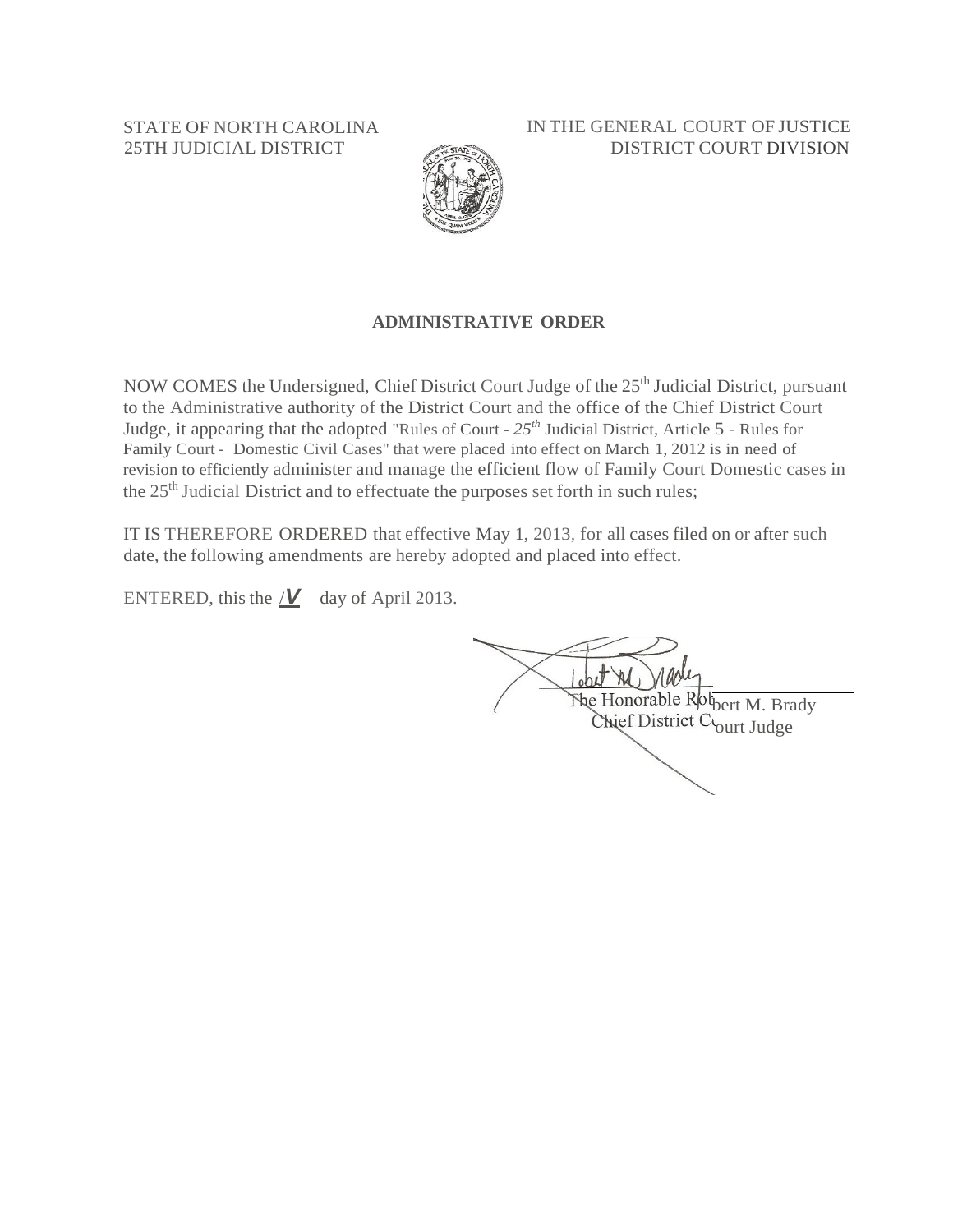**Amendments made to the Rules of Court**- **25th Judicial District, Article 5** - **Rules for Family Court** - **Domestic Cases, effective March 1, 2013.**

#### **On Page 8 of the aforementioned Rules. Remove "business" day from the timelines.**

**2.11 Orders and Judgments are Finalized.** In every Family Court case, all orders and judgments shall be prepared by the court or counsel at the direction of the court and executed by the court within 30 days of the completion of the trial or settlement of the claim(s). Unless otherwise ordered by the court, the party preparing an order or judgment shall give the opposing attorney or opposing party (if the party appeared prose) ten (10) business days to review the order prior to submitting it to the court for signature. The reviewing party shall immediately review the proposed order or judgment and respond within ten (10) business days to the preparing attorney, or party, with consent or specific objections to its terms. If a dispute arises as to what should or should not be included in the order or judgment, the parties shall note their respective positions in writing when the matter is submitted to the court for signature. The court shall then give further instructions as it deems appropriate regarding the completion of the order. The case coordinator shall maintain a tracking system for this time requirement and shall schedule the case on a Pending Order Docket, during any session, before the assigned or presiding judge. If the court finds that either party or attorney has failed to take reasonable measures to either prepare the order or cause the order to be signed, a sanction may be imposed for such failure by the assigned or presiding judge. See also General Rule 7 regarding Settlements in Civil/Domestic Cases and Domestic Rule 2.12 herein for rules relating to Pending Order Docket.

f) Income Verification must be Filed and Served. No later than **five (5) business days** prior to any temporary hearing and **twenty (20) days** prior to a final hearing, both parties must file with the court and serve on the opposing party or counsel copies of their tax returns for the last two calendar years and a current check stub or affidavit from the employer(s) showing their year-todate earnings. The responding party or counsel must also file and serve a completed Child Support Financial Affidavit **(Form F)** no less than **five (5) busieess days** prior to the temporary hearing. Any original or certified copies of these affidavits or verifications, properly served, shall be admissible at the temporary hearing. Unless there is a serious dispute as to the authenticity or accuracy of the verificationdocuments they shall be admissible in any action or proceeding without further certification or authentication. Any party who wishes to raise an objection as to the admissibility of such documents at the final hearing must notify the submitting party in writing of such objection **within ten (10) days** of the hearing. Failure to timely file and serve accurate up-to-date **Child Support Financial Affidavits, Tax Returns or Employer Wage Affidavits** shall result in the imposition of a sanction if such failure necessitates a significant delay in the hearing of the matter or undue prejudice to a party. §N.C.G.S. 50-13.4

*Note:* FC-004 - Employer Wage Affidavit may be sent to opposing parties' employer, along with a Subpoena. Employers who do not wish to complete the wage affidavit may appear and produce the records or will be responsible for filing a Motion to Quash with the court.

Rules of Court - 25<sup>th</sup> Judicial District ~ Article 5 - Family Court Domestic Civil Cases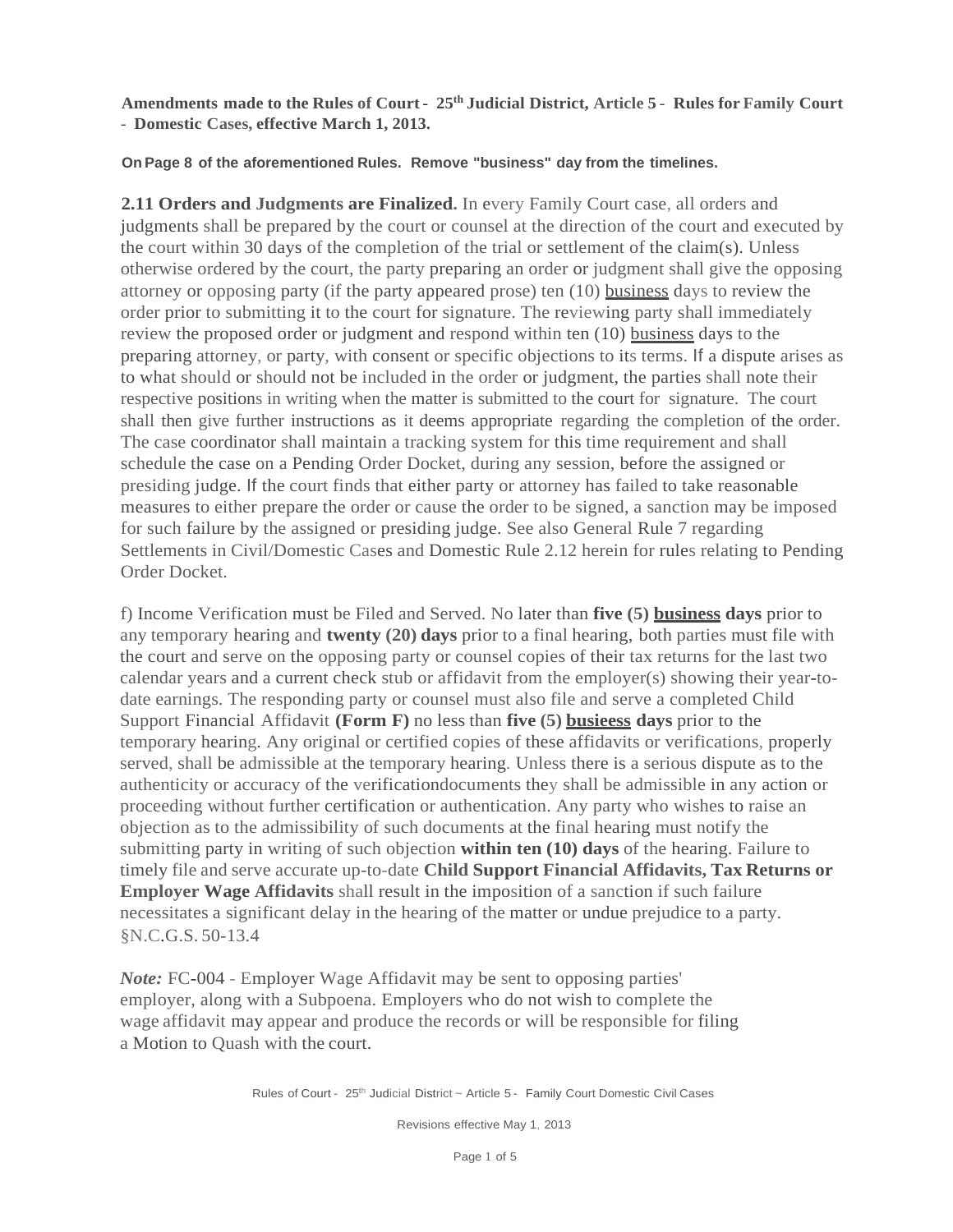**On page 16 of the aforementioned Rules. Add areas that are undelined.**

## **J.1.3 Child Custody and Visitation Mediation Program.**

a) Custody Mediation Mandatory. The parties to any custody and/or visitation case, including initial filings and modifications, shall participate in mandatory mediation prior to any trial of these issues except as provided in **Domestic Rule 11.** Unless a court order excuses the parties from participating in custody mediation, no custody case can be calendared for a custody trial until the Custody Mediation office notifies the Family Court office that the mediation process has been completed. (§N.C.G.S. 50-13.1 (b) and §N.C.G.S. 7A-494) If the mediator determines that the mediation process is unsuccessful then the case coordinator or assigned judge may schedu le a Pretrial Conference by appearance or correspondence or set the matter for trial or place the matter on the Ready Trial Calendar.

b) Exemption from Custody Mediation. Upon filing a claim for child custody/visitation or 5 days before the scheduled mediation orientation date (or mediation private appointment date if no orientation date was scheduled) a party may move the Court to be exempt from mediation of the custody issue through the Custody Mediation Program. Note: Custody Mediation is offered in North Carolina statewide, so all parties to a child custody/visitation action in North Carolina should attend the Mediation Orientation session. The parties may attend separate orientation sessions if safety concerns are an issue in their case. The parties or attorneys may contact the mediation program directly for assistance in setting up separate mediation orientation sessions. See **Domestic Rule 11.3** for specific procedures. **(Form P** to be submitted to the case coordinator)

(c) Failure to attend custody mediation orientation or private session. If a party fails to appear for a court ordered custody mediation session, that party is sub je ct to a show cause issued by the court.

On page 17 of the aforementioned Rules, add  $(C)$  in part that it states to See Dom Rule 3.1.3 (a)...

#### **3.2 Motions to Modify Child Custody/Visitation Claims.**

e) Motions in the Cause to Modify Child Custody. Prior to any hearing, parties to a motion in the cause to modify child custody will complete the Custody and Visitat ion Mediation Program pursuant to §N.C.G.S. 50.13 (c) (See Dom Rule 3.1.3 (a)(b) (£1. If the mediator determines that the mediation process is unsuccessful then the case coordinator or assigned judge may schedule a Pretrial Conference by appearance or correspondence or set the matter for trial or place the matter on the Ready Trial Calendar.

*Exception:* Motions to Modify that contain an Ex Parte Order will comply with 3.1(f) above.

Rules of Court - 25<sup>th</sup> Judicial District ~ Article 5 - Family Court Domestic Civil Cases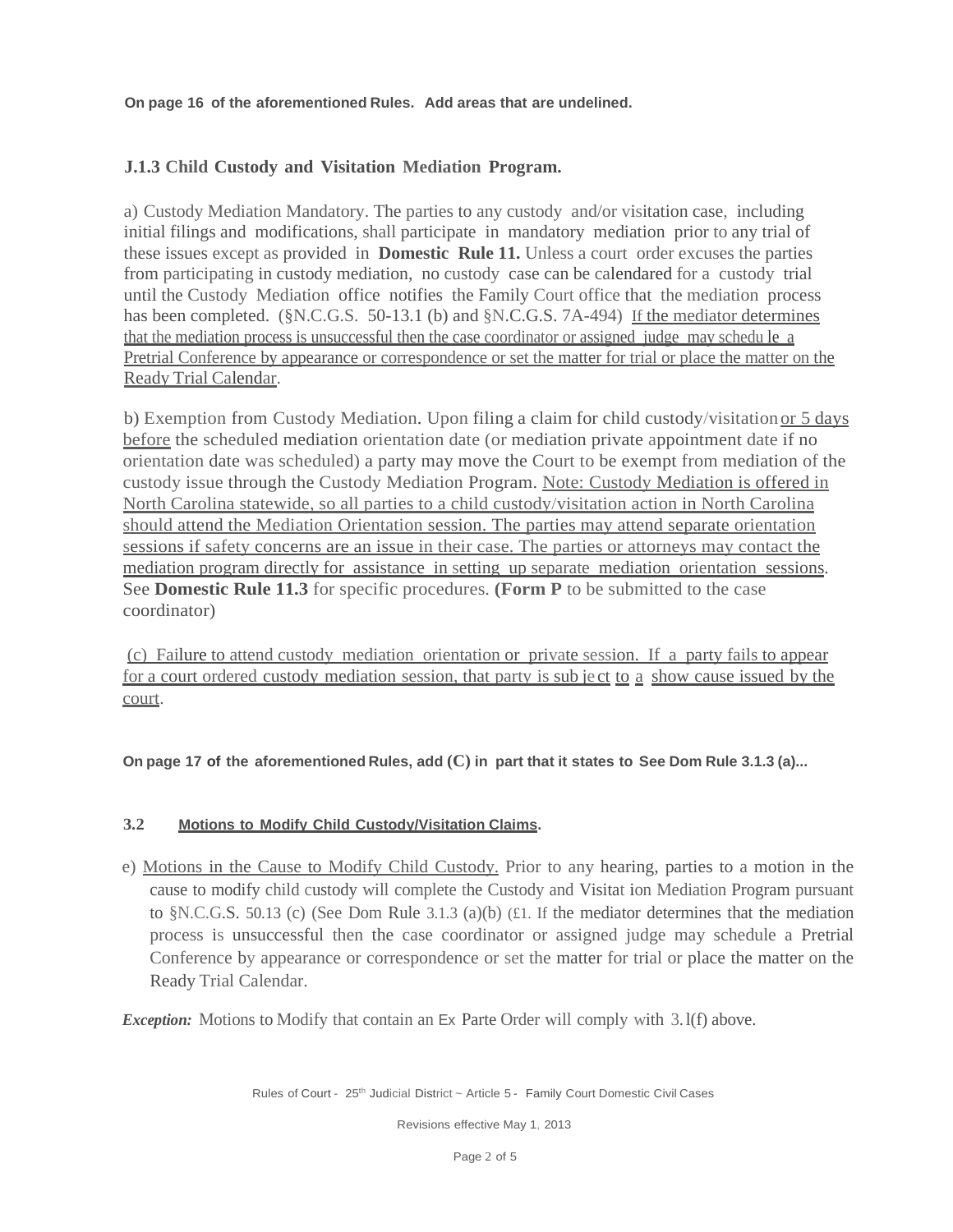### **On page 22 of the aforementioned Rules. Remove "business" day from the timelines.**

## **4.2 Motions to Modify Child Support.**

e) Income Verification must be Filed and Served. No later than **ten (10) business days** prior to a final hearing, both parties must file with the court and serve on the opposing party or counsel copies of their tax returns for the last two calendar years and a current check stub or affidavit from the employer(s) showing their year-to-date earnings. The responding party or counsel must also file and serve a completed Child Support Financial Affidavit **(Form F)** no less than **ten (10) business days** prior to the hearing. Any original or certified copies of these affidavits or verifications, properly served, shall be admissible at the hearing. Unless there is a serious dispute as to the authenticity or accuracy of the verification documents they shall be admissible in any action or proceeding without further certification or authentication. Any party who wishes to raise an objection as to the admissibility of such documents at the final hearing must notify the submitting party in writing of such objection **within ten (10) days** of the hearing. Failure to timely file and serve accurate up-to-date **Child Support Financial Affidavits, Tax Returns or Employer Wage Affidavits** shall result in the imposition of a sanction if such failure necessitates a significant delay in the hearing of the matter or undue prejudice to a party. §N.C.G.S. 50-13.4

*Note:* FC-004 - Employer Wage Affidavit may be sent to opposing parties' employer, along with a Subpoena. Employers who do not wish to complete the wage affidavit may appear and produce the records or will be responsible for filing a Motion to Quash with the court.

#### **On page 24 of the aforementioned Rules. Add underlined areas, remove redacted areas.**

# **Dom Rule 5. Equitable Distribution Claims.**

**e)** Interim Distribution/Preservation Hearing. Either party to an equitable distribution dispute may request that an interim order of distribution/preservation of marital and/or separate property be made. Request should be made to the case coordinator at the time of the filing of the pleading or motion making the request for interim distributionor preservation. When possible such hearings shall be scheduled within **60 days.** See **Domestic Rule 16** for specific rules related to Summary Hearings. The party requesting the interim distribution or preservation shall include in their pleading or motion a detailed listing of the items they contend should be distributed or preserved. This detailed listing should be provided to the opposing party 10 days prior to the scheduled hearing. If the required affidavits are not filed If the moving party fails to provide the detailed listing to the other party as set out above, the case coordinator or assigned judge may remove the matter from the court's published calendar.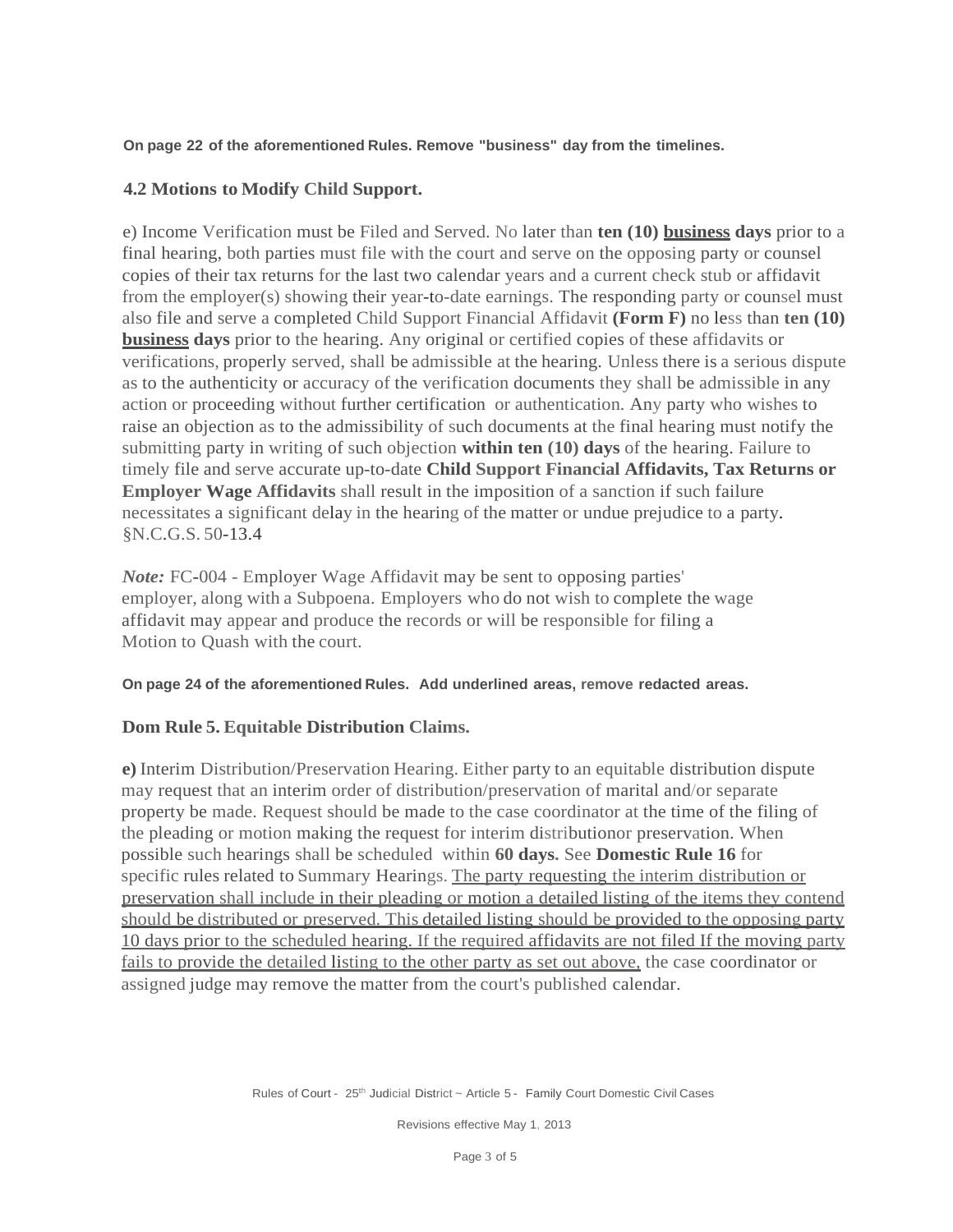#### **On page 28 of the aforementioned Rules. Add underlined area and remove redacted areas.**

### **Dom Rule 6. Post Separation Support and Alimony Claims.**

**e)** Post Separation Support Hearings. The party requesting Post Separation Support may request a summary hearing. This request shall be made to the case coordinator at the time of the filing of the pleading or motion and the case coordinator shall schedule the matter for Summary Hearing and the rules relating to summary hearings shall apply. No later than ten (10) days prior to a hearing for Post Separation support the moving party must file and serve on opposing party or counsel an **Alimony Financial Affidavit** . *(The* parties may use the electronic excel PSS affidavit FC 040.1 or Form D). The responding party or counsel may also file and serve a completed Alimony Financial Affidavit *(FC* 040.1 or Form D) no less than five (5) days prior to the Post Separation Support hearing. Any original or certified copies of these affidavits properly served shall be admissible at the Summary Hearing for Post Separation Support. Further, the parties may supply copies of their tax returns for the last two calendar years and a current check stub or affidavit from the employer(s) *(Employer Wage A ffidavit -Form FC-004)* showing their year-to-date earnings as additional evidence of their income. In the event a party is self-employed, that party must supply copies of their tax returns for the last two calendar years.

See **Domestic Rule 16** for specific rules related to Summary Hearings. If time permits, the court may conduct an Initial Status Conference regarding the alimony claim at the time of the summary hearing. If the issue of Post Separation Support is still pending, when the matter is mediated, the mediator may undertake that issue in and along with the other financial issues.

If the financial affidavit is not timely filed the case coordinator may remove the case from the court' s published calendar. Unless there is serious dispute as to the authenticity or accuracy of the verification documents they shall be admissible in any action or proceeding without further certification or authentication. Any party who wishes to raise an objection as to the admissibility of such documents at the hearing must notify the submitting party in writing of such objection prior to the hearing.

Exception: parties who do not have the ability to create or respond to an electronic affidavit may file a paper copy only.

Note: FC-004- Employer Wage Affidavit may be sent to opposing parties' employer, along with a Subpoena. Employers who do not wish to complete the wage affidavit may appear and produce the records or will be responsible for filing a Motion to Quash with the court.